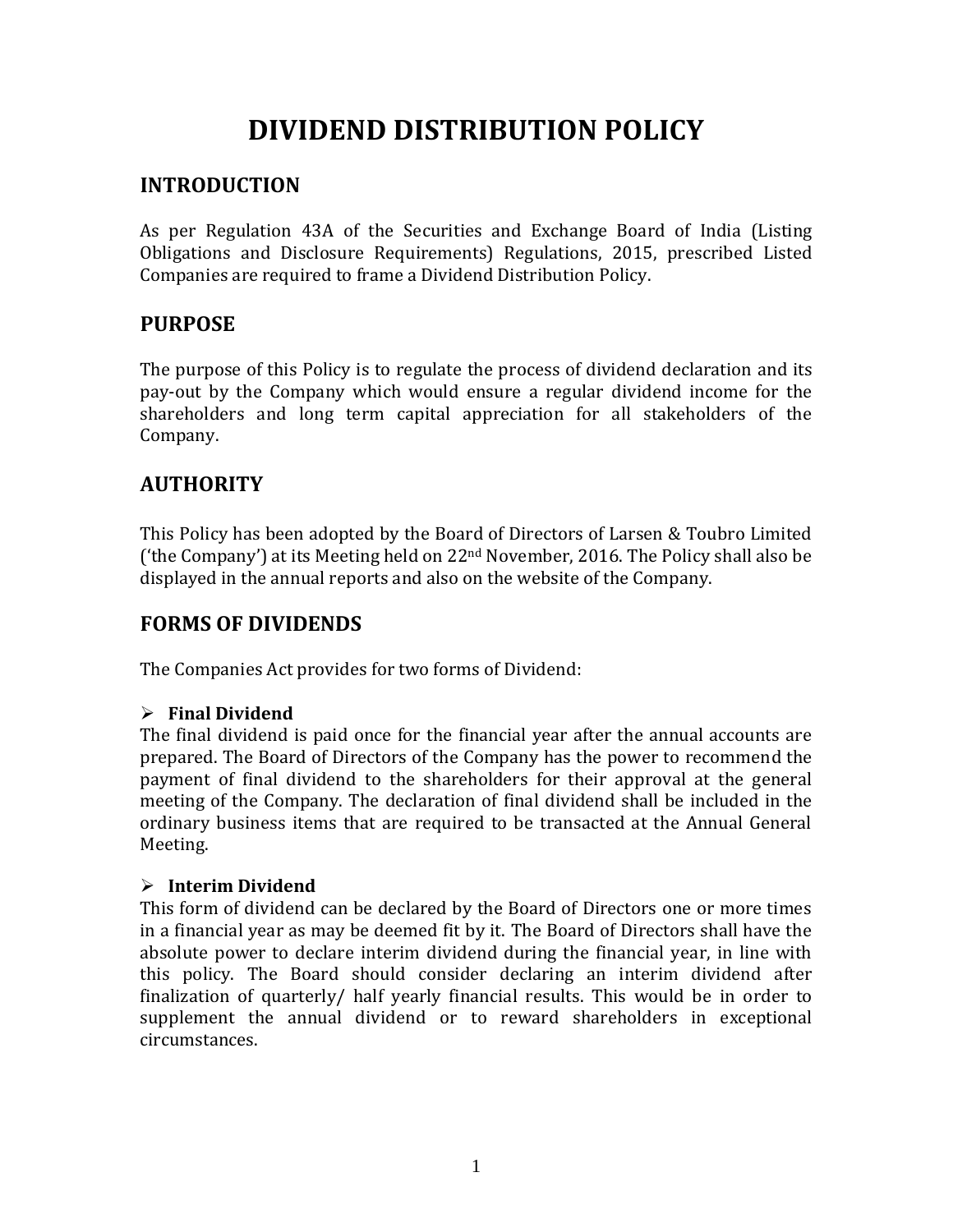## **QUANTUM OF DIVIDEND AND DISTRIBUTION**

Dividend payout in a particular year shall be determined after considering the operating and financial performance of the Company and the cash requirement for financing the Company's future growth. In line with the past practice, the dividend payout is expected to grow in accordance with the profitable growth of the Company under normal circumstances.

## **DECLARATION OF DIVIDEND**

Dividend shall be declared or paid only out of-

1) Current financial year's profit:

a) after providing for depreciation in accordance with law;

b) after transferring to reserves such amount as may be prescribed or as may be otherwise considered appropriate by the Board at its discretion

2) The profits for any previous financial year(s) after providing for depreciation in accordance with law and remaining undistributed; or

3) out of 1) & 2) both.

The circumstances under which shareholders may not expect dividend/or when the dividend could not be declared by the Company shall include, but are not limited to, the following:

a. Due to operation of any other law in force;

b. Due to losses incurred by the Company and the Board considers it appropriate not to declare dividend for any particular year;

c. Due to any restrictions and covenants contained in any agreement as may be entered with the Lenders and

d. Due to any default on part of the company.

# **FACTORS AFFECTING DIVIDEND DECLARATION:**

The Dividend pay-out decision of any company, depends upon certain external and internal factors-

#### *External Factors:*

• Legal/ Statutory Provisions and Regulatory concern: The Board should keep in mind the restrictions imposed by Companies Act, any other applicable laws with regard to declaration and distribution of dividend. Further, any restrictions on payment of dividends by virtue of any regulation as may be applicable to the Company may also impact the declaration of dividend.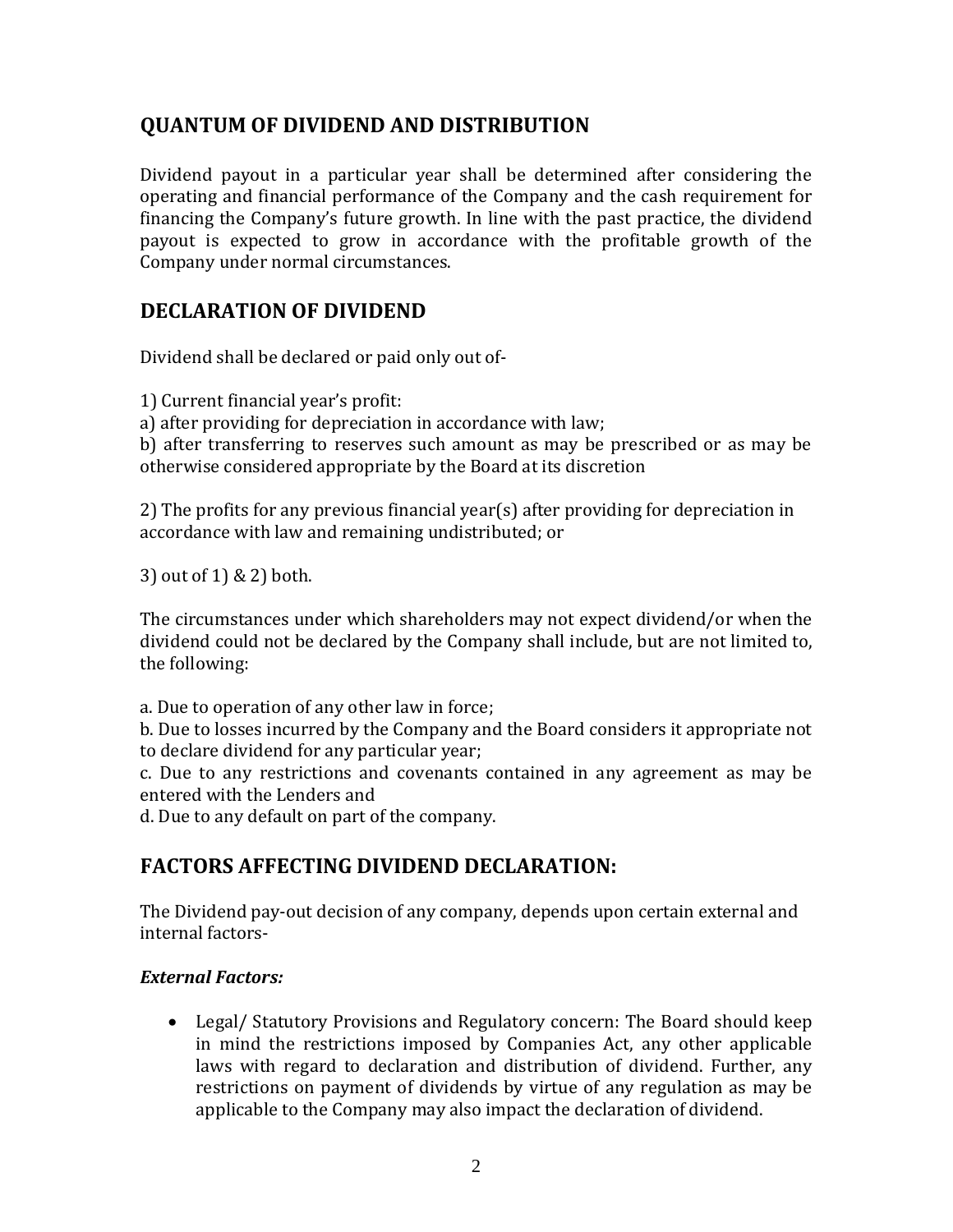- State of Economy: The Board will retain appropriate part of profits to build up reserves to absorb future shocks in case of uncertain or recessionary economic conditions and in situation where the policy decisions of the Government have a bearing on or affect the business of the Company.
- Nature of Industry: The nature of industry in which a company is operating, influences the dividend decision. Like the industries with stable demand throughout the year are in a position to have stable earnings and thus declare stable dividends.
- Taxation Policy: The tax policy of a country also influences the dividend policy of a company. The rate of tax directly influences the amount of profits available to the company for declaring dividends.
- Capital Markets: In case of unfavorable market or economic or business conditions, Board may resort to a conservative dividend pay-out in order to conserve cash outflows and reduce the cost of raising funds through alternate resources.

#### *Internal Factors:*

Apart from the various external factors, the Board shall take into account various internal factors including the financial parameters while declaring dividend, which inter alia will include -

- Magnitude and Stability of Earnings: The extent of stability and magnitude of company's earnings will directly influence the dividend declaration. Thus, the dividend is directly linked with the availability of the earnings (including accumulated earnings) with the company.
- Liquidity Position: A company's liquidity position also determines the level of dividend. If a company does not have sufficient cash resources to make dividend payment, then it may reduce the amount of dividend pay-out.
- Future Requirements: If a company foresees some profitable investment opportunities in near future including but not limited to Brand/ Business Acquisitions, Expansion / Modernization of existing businesses, Additional investments in subsidiaries/associates of the Company, Fresh investments into external businesses, then it may decide for lower dividend payout and vice-versa.
- Leverage profile and liabilities of the Company.
- Any other factor as deemed fit by the Board.